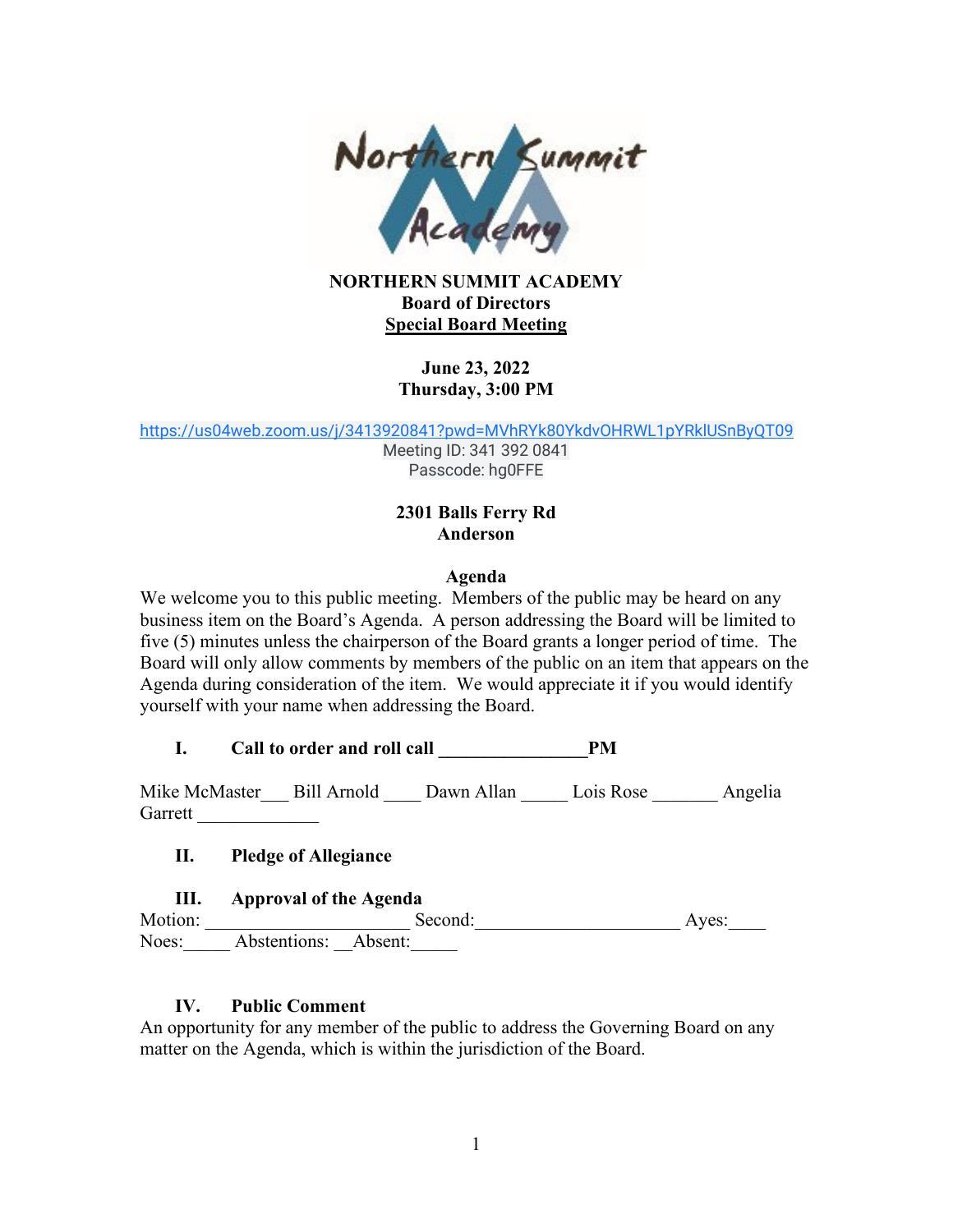#### **V. Action Items**

1. Discussion and possible approval of the a-g Improvement Grant Plan.

Motion: \_\_\_\_\_\_\_\_\_\_\_\_\_\_\_\_\_\_\_\_\_\_ Second:\_\_\_\_\_\_\_\_\_\_\_\_\_\_\_\_\_\_\_\_\_\_ Ayes:\_\_\_\_ Noes: Abstentions: Absent:

2. Discussion and possible approval of Community School Coordinator Job Description and Salary Schedule.

Motion: Second: Ayes: Noes: Abstentions: Absent:

3. Discussion and possible approval of designating Clarissa Loffmark as the Director of Special Programs. The job description and salary schedule were previously approved.

| Motion: |                            | Second: | Aves: |
|---------|----------------------------|---------|-------|
|         | Noes: Abstentions: Absent: |         |       |

4. Discussion and possible approval of the Universal Pre-Kindergarten Grant Plan.

Motion: Second: Ayes:

Noes: Abstentions: Absent:

5. Discussion and possible approval of the 22/23 LCAP, Budget, and and EPA.

Motion: \_\_\_\_\_\_\_\_\_\_\_\_\_\_\_\_\_\_\_\_\_\_ Second:\_\_\_\_\_\_\_\_\_\_\_\_\_\_\_\_\_\_\_\_\_\_ Ayes:\_\_\_\_

Noes: Abstentions: Absent:

6. Discussion and possible approval of contracting with Charter Safe for the NSA Insurance..

Motion: Second: Ayes:

Noes: Abstentions: Absent:

7. Discussion and possible approval of hiring Rebecca Pellegrini fulltime as the TK - 1 resource center classroom teacher and TOR.